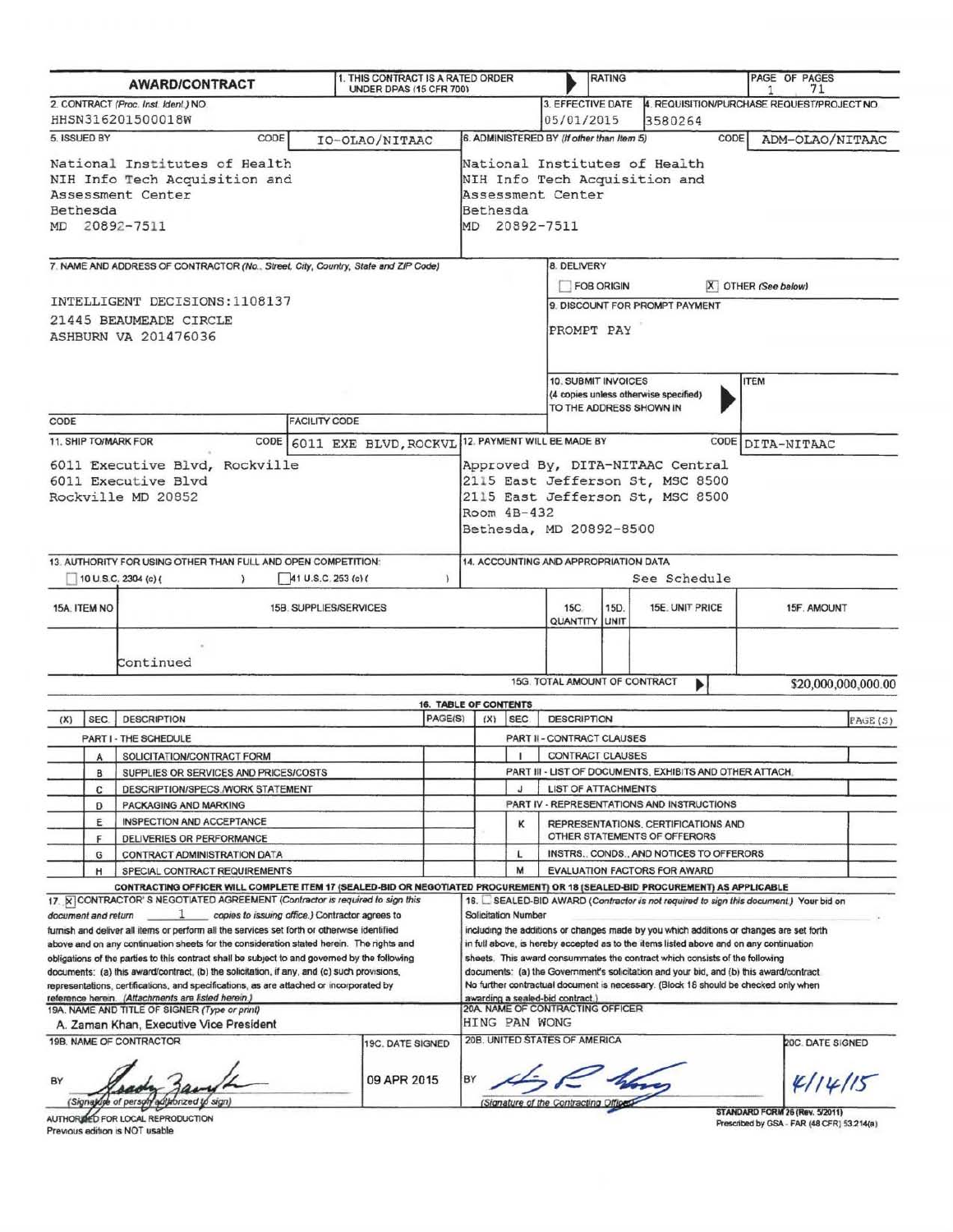REFERENCE NO. OF DOCUMENT BEING CONTINUED HHSN316201500018W

NAME OF OFFEROR OR CONTRACTOR

INTELLIGENT DECISIONS: 1108137

| <b>ITEM NO.</b> | SUPPLIES/SERVICES                                                                                                                                                                                                                                                                                                                                                                                                                                                                                                                                                                                                                                                                                              | QUANTITY UNIT |     | UNIT PRICE | <b>AMOUNT</b>     |
|-----------------|----------------------------------------------------------------------------------------------------------------------------------------------------------------------------------------------------------------------------------------------------------------------------------------------------------------------------------------------------------------------------------------------------------------------------------------------------------------------------------------------------------------------------------------------------------------------------------------------------------------------------------------------------------------------------------------------------------------|---------------|-----|------------|-------------------|
| (A)             | (B)                                                                                                                                                                                                                                                                                                                                                                                                                                                                                                                                                                                                                                                                                                            | (C)           | (D) | (E)        | (F)               |
|                 | DUNS Number: 618563720<br>The Chief Information Officer - Commodities and<br>Solutions (CIO-CS) Government-wide Acquisition<br>Contract (GWAC) is a ten (10) year Indefinite<br>Delivery/Indefinite Quantity (IDIQ) contract with<br>one 60-month base period from 05/01/2015 to<br>04/30/2020; and one 60-month option period from<br>05/01/2020 to 04/30/2025 under which federal<br>government agencies may award delivery orders to<br>acquire IT commodities and solutions.<br>The overall minimum for this contract is: \$250.00<br>The minimum is guaranteed<br>The overall maximum for this contract is:<br>\$20,000,000,000.00<br>FOB: Destination<br>Period of Performance: 05/01/2015 to 04/30/2025 |               |     |            |                   |
| 1               | By Dollar - Chief Information Officer -<br>Commodities and Solutions (CIO-CS)<br>Period of Performance: 05/01/2015 to 04/30/2020<br>Delivery To: 6011/Suite 503<br>Product/Service Code: 7050<br>Product/Service Description: ADP COMPONENTS                                                                                                                                                                                                                                                                                                                                                                                                                                                                   |               |     |            | 9,999,999,750.00  |
| $\mathbf{2}$    | By Quantity - Chief Information Officer -<br>Commodities and Solutions (CIO-CS)<br>Period of Performance: 05/01/2015 to 04/30/2020<br>Delivery To: 6011/Suite 503<br>Product/Service Code: 7050<br>Product/Service Description: ADP COMPONENTS                                                                                                                                                                                                                                                                                                                                                                                                                                                                 | 100000000 EA  |     | 100.00     | 10,000,000,000.00 |
| 3               | By Dollar - Chief Information Officer -<br>Commodities and Solutions (CIO-CS) - Option<br>Period One<br>Period of Performance: 05/01/2020 to 04/30/2025<br>Delivery To: 6011/Suite 503<br>Option Line Item<br>Product/Service Code: 7050<br>Continued                                                                                                                                                                                                                                                                                                                                                                                                                                                          |               |     |            |                   |